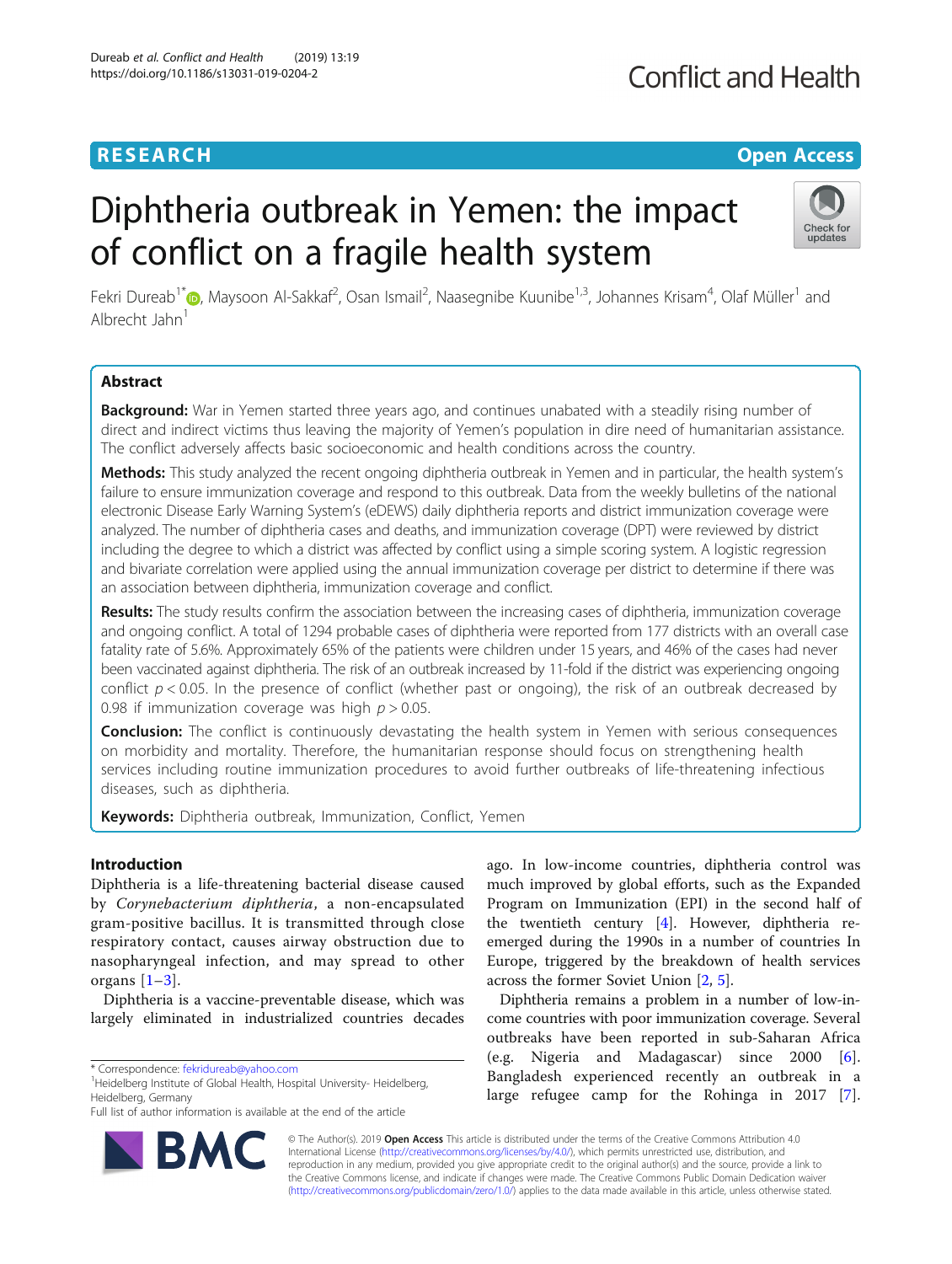Currently, India, Indonesia and Nepal have the highest number of diphtheria cases in Asia [\[6](#page-6-0)].

Even in countries with rather good immunization coverage, such as Thailand and Iran, outbreaks of 157 and 513 cases respectively, have occurred in recent years [[6\]](#page-6-0). Since the last major outbreaks of diphtheria in the 1990s, cases continue to be reported from Europe as well. In 2014, for example, 22 cases of confirmed diphtheria were reported in the European Union, and about half of these cases were in Latvia [[8\]](#page-6-0).

Yemen had experienced no serious diphtheria outbreaks until very recently. From October 2017 to August 2018, 2203 probable diphtheria cases (including 116 deaths) were reported. Unfortunately, few diphtheria case alerts were generated prior to the declaration of an outbreak by the electronic surveillance system [\[9](#page-6-0)]. Yemen has been engaged in civil war since March 2015, which has severely affected the country's infrastructure including health services. Less than 50% of existing health facilities are fully functional and there is a serious shortage of staff, medicine and equipment [[10\]](#page-6-0). The conflict has led to major population movements, increased direct morbidity and mortality, and indirect adverse effects on the population due to dysfunctional services and a lack of food, clean water, and sanitation [[11](#page-6-0)]. One consequence has been a significant cholera epidemic since 2016 [[12](#page-6-0)–[14](#page-6-0)].

Yemen is in the southwest of the Arabian Peninsula, bordered by Saudi Arabia to the north and Oman to the east and surrounded by water to the south and west [[15\]](#page-6-0). The country is administratively divided into 22 governorates and 333 districts. It is a low-income country with high poverty and illiteracy rates  $[16]$  $[16]$  $[16]$ . The country has experienced many crises since 2011, which began with the Arab Spring's efforts against poverty, unemployment, corruption, and political instability. The political situation moved into a new complicated stage in March 2015 with the beginning of civil war [[17\]](#page-6-0), which has led to the country's fragmentation into multiple semi-autonomous entities running basic services [\[18,](#page-6-0) [19](#page-6-0)].

The health systems include four levels of health facilities: health units, health centers, district or governorate hospitals, and referral hospitals [\[20\]](#page-6-0). There are approximately 4207 public health facilities including 243 hospitals [[21\]](#page-6-0). Approximately 16.4 million have no access to basic healthcare [[22\]](#page-6-0), and only 43% of the functional health facilities have communicable diseases services. Maternal and new-born services including immunization services are available in only 35% of functional health facilities [\[23](#page-6-0)]. Diphtheria outbreaks reflect a huge gap in the immunization coverage in the last three years due to the obviously collapsed health system in Yemen. A recent WHO report shows that the coverage for vaccination against diphtheria/pertussis/tetanus 1 (DPT1)

coverage shrank gradually over the last three years: approximately 89, 88 and 83% in 2015, 2016 and 2017 respectively [\[24,](#page-6-0) [25](#page-6-0)]. This paper describes the recent diphtheria outbreak and explains the relationship between diphtheria cases, immunization and conflict dynamics in Yemen.

# Methods

# Data sources

We used multiple national-level data sources to describe and analyze the recent diphtheria outbreak in Yemen. First, data from the weekly bulletins of the electronic Disease Early Warning System (eDEWS) (1st epidemiological week of 2017 to the 10th epidemiological week of 2018) were used to identify the trend of the diphtheria outbreak. The second data source was the daily diphtheria surveillance reports on district and governorate levels. The third source was the 2017 annual immunization coverage report from 333 Yemeni districts. Finally, the 2017 report on the level of conflict was analyzed after districts were categorized according to conflict dynamic:  $1 =$  experience ongoing armed conflict (65 districts),  $2 =$ history of past armed conflict (48 districts), and  $3 = no$ conflict (219 districts). The primary outcome, "diphtheria outbreak" (yes/no) was determined for each district by assessing the presence of diphtheria cases within a district. If there was at least one case of diphtheria in a particular district, this was considered as an outbreak.

# Diphtheria case definitions [[26\]](#page-6-0)

Clinical description An illness characterized by laryngitis or pharyngitis or tonsillitis, and an adherent membrane of the tonsils, pharynx and/or nose.

Laboratory criteria for diagnosis Isolation of Corynebacterium diphtheriae from a clinical specimen, or fourfold or greater rise in serum antibody (but, only if both serum samples were obtained before the administration of diphtheria toxoid or antitoxin).

# Case classification Suspected: Not applicable.

Probable: A case that meets the clinical description. Confirmed: A probable case that is laboratory confirmed or linked epidemiologically to a laboratory

### Data analyses

confirmed case.

We describe the trend of diphtheria cases between the 1st week of 2017 to the 10th week of 2018 in Yemen based on data obtained from the weekly epidemiological eDEWS Bulletin. To determine the relationship between the outbreak, immunization and conflict dynamics, we regressed conflict dynamic on immunization on diphtheria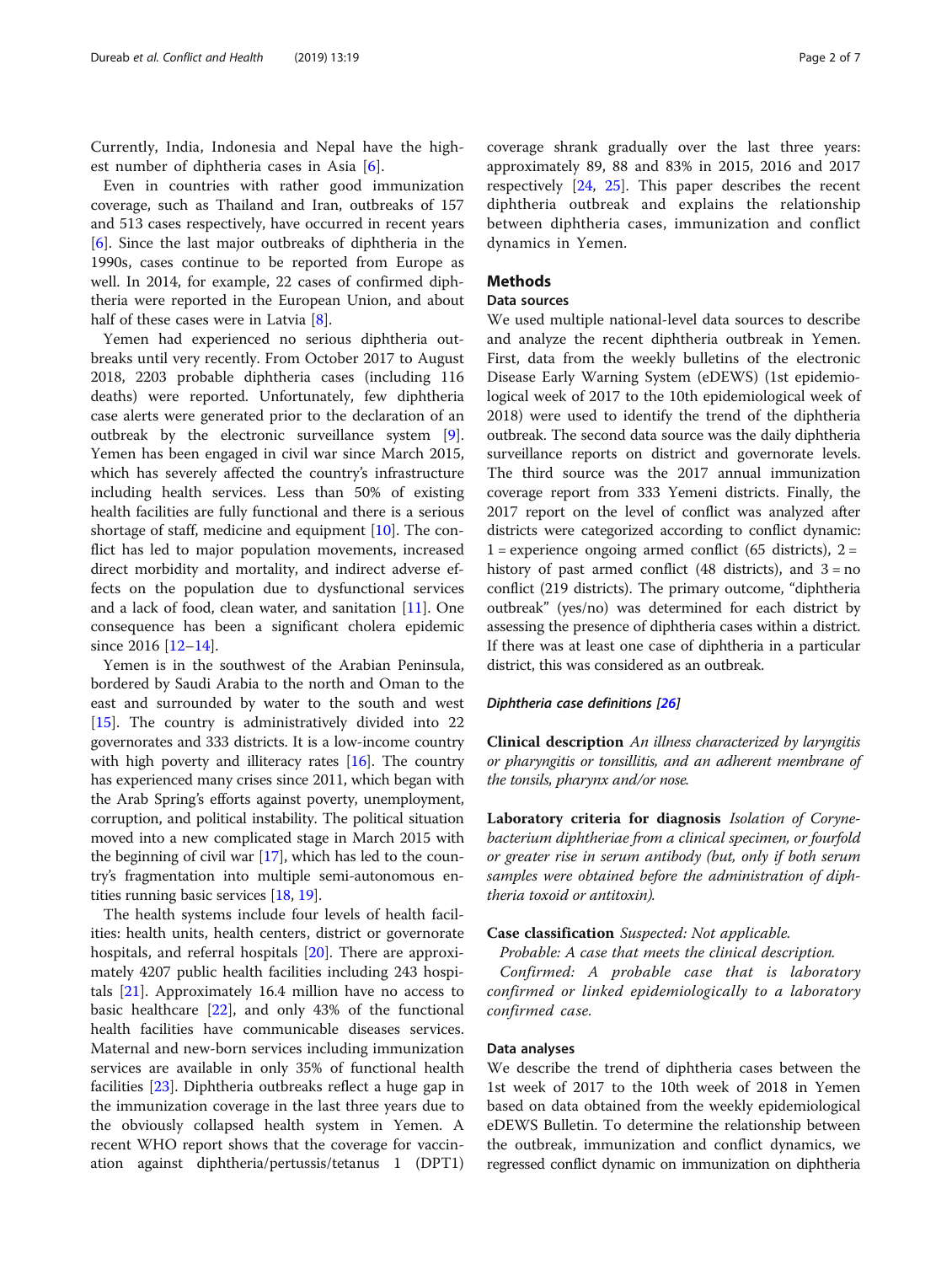for all districts in 2017, whether or not the district had experienced conflict in the past year, was currently experiencing armed conflict, or had never experienced armed conflict. We tested for an interaction between immunization and past armed conflict (imcoconf1) and between immunization and current armed conflict (imcoconf2).

Given that the outcome variable (diphtheria outbreak denoted as dipht) was binary, we used the binary logit regression [\[27](#page-6-0)]. Following applications in health research [[28\]](#page-6-0), we specified the model as

$$
L = \ln\left(\frac{P_i}{1 - P_i}\right) = \forall + X\beta + \epsilon \tag{1}
$$

where  $\text{in}(\frac{P_i}{1-P_i})$  is the natural logarithm of the ratio of the probability that a diphtheria outbreak will occur in a location given the explanatory variables of the respective district  $(P_i = P[\text{dipht} = 1 | X_i])$  divided by the probability that an outbreak will not occur  $(1-P_i)$ , and  $\forall$  is a constant term, X is a vector of explanatory variables,  $\beta$  is a vector of coefficients and  $\epsilon$  is the random error term. Table 1 presents the definitions of all variables.

We estimated the eq. (2) and calculated the odd ratios (OR) to compare the relative odds of a diphtheria outbreak with the given conflict dynamics while controlling for number of immunized children in the district.

$$
\ln\left(\frac{P_i}{1-P_i}\right) = \forall + \beta_1 \text{imco} + \beta_2 \text{confhis0} + \beta_3 \text{confhis1} + \beta_4 \text{confhis2} + \beta_5 \text{imcoconf1} + \beta_6 \text{imcoconf2} + \epsilon
$$
 (2)

 $OR = 1$  means the particular conflict dynamic does not affect the odds of a diphtheria outbreak,  $OR > 1$  means a particular conflict dynamic is associated with higher odds of a diphtheria outbreak, and  $OR < 1$  means a particular conflict dynamic is associated with lower odds of a diphtheria outbreak. The variable confhis0 serves as base category for confhis1 and confhis2 and so does not enter the model. A  $p$ -value smaller than 0.05 was regarded as statistically significant. Analyses were conducted using the software Stata version 15.

# Results

A diphtheria outbreak was announced on 29 October 2017 by the Ministry of public Health and population and WHO in Yemen. From that date to March 10, 2018, a total of 1294 probable cases were recorded in 177/333 (53%) districts in 20/23 (87%) governorates. Table [2](#page-3-0) presents the distribution of reported cases, deaths and corresponding case fatality rate (CFR) by governorates. Most cases occurred in three governorates, Ibb governorate (441cases, 34%), Hodeida governorate (151 cases, 12%) and Sana'a governorate (133 cases, 10%). A total of 73 deaths were reported in all governorates, which resulted in an overall CFR of 5.6%.

Figure [1](#page-4-0) shows the trend in reported number of probable diphtheria cases and alerts generated by eDEWS, from epidemiological week 39 in 2017 to week 10 in 2018. The trend shows a gradual increase in diphtheria cases reaching a peak in epidemiological week 4 in 2018 (102 cases/week; reported by 14 governorates). The trend then shows a gradual decline in the number of cases.

Table [3](#page-4-0) shows the distribution of diphtheria cases and deaths and corresponding CFRs by age, sex and vaccination status. Diphtheria morbidity and mortality did not significantly differ between males and females and the majority of cases occurred in children and adolescents who also had the highest CFRs (11% in children under 5 years old, but only approximately 1% in those 35–50 years old). Diphtheria vaccination status was strongly and inversely associated with CFRs. However, although 31% of diphtheria cases were people reported to have taken three doses of diphtheria vaccination, their CFR was only 2.9%.

# Relationship between conflict and diphtheria outbreak

Table [4](#page-5-0) shows the results from the bivariate logistic regression analysis. To explore the relationship between the conflict situation in Yemen and the diphtheria outbreak, we regressed the outcome variable (whether a district experienced outbreak or not as diphtheria out $break = 1$ , no outbreak = 0) with the conflict dynamic in the district. The bivariate regression results show that immunization generally does affect the probability of

**Table 1** Measurement of variables for analysis of diphtheria, conflict and immunization status

| Variable  | Definition                                                                               | Measurement        |
|-----------|------------------------------------------------------------------------------------------|--------------------|
| dipth     | Diphtheria outbreak in district                                                          | $y = yes$ ; 0 = no |
| imco      | Immunized children in district (# immunized children-less than 1 year old in 2017)       | Continuous         |
| confhis1  | District experienced conflict in the past (more than 3 years)                            | $y = yes$ ; 0 = no |
| confhis2  | District currently experiencing conflict                                                 | $y = yes$ ; 0 = no |
| imcoconf1 | Immunized children in district with past conflict (imco x conf his1)                     | > 0                |
| imcoconf2 | Immunized children in district with current conflict<br>$\frac{1}{2}$ (imco x conf his2) | > 0                |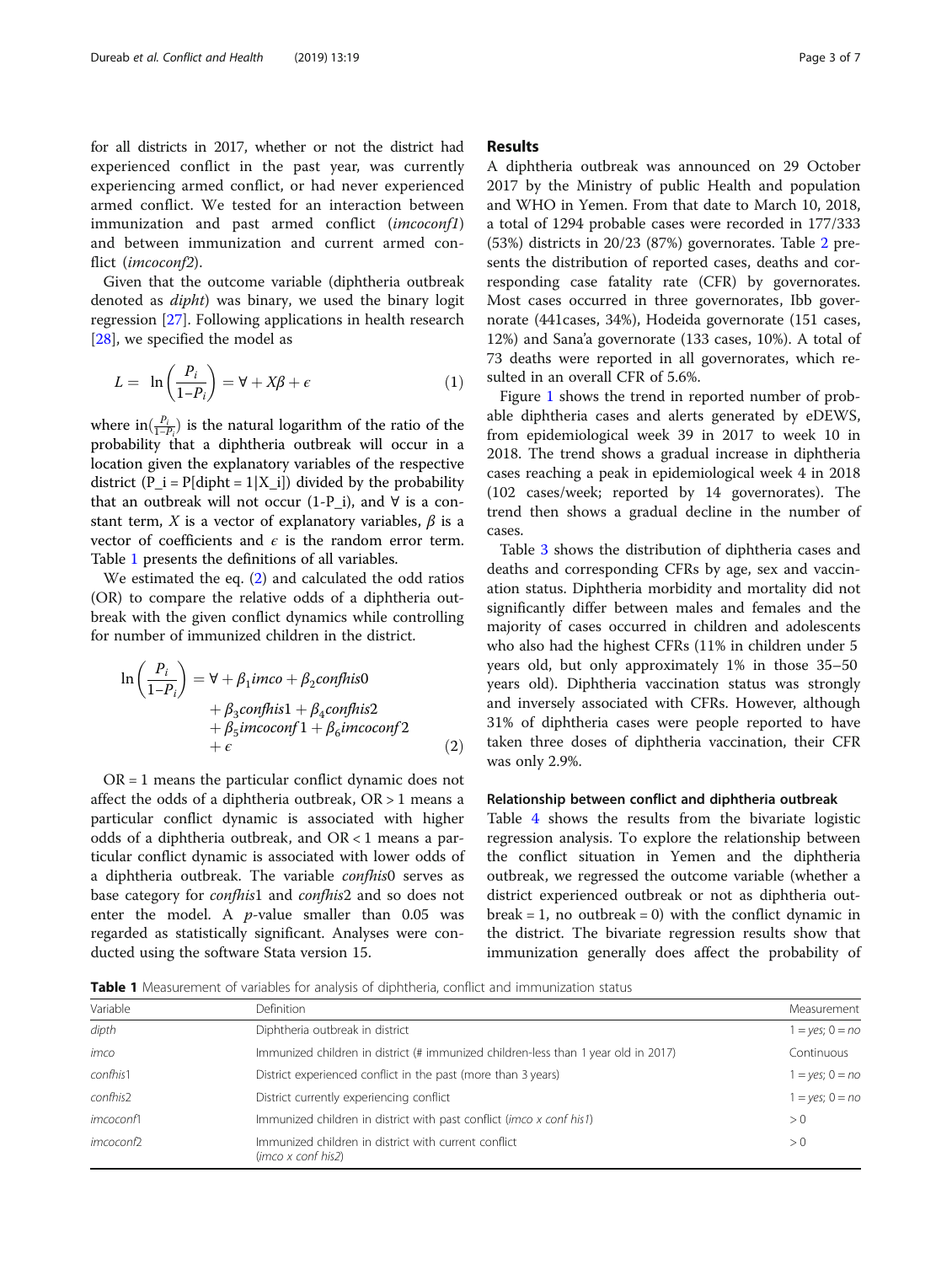diphtheria outbreak (OR = 1.02; CI = 1.01–1.03,  $p < 0.05$ ). The same was observed for the effects of immunization in areas where conflict was ongoing  $(OR = 1.01; CI =$ 1.004–1.016,  $p < 0.05$ ). However, the probability of an outbreak increased significantly in areas where conflict was ongoing  $(OR = 1.89; CI = 1.20 - 2.99, p < 0.05)$ . From the multivariate regression results, immunization did affect the risk of an outbreak (OR =  $1.04$ ; CI =  $1.012-$ 1.058,  $p < 0.05$ ). This is to say, that in a district without conflict, immunization had a minimal effect on the diphtheria outbreak situation. The odds of an outbreak significantly increased 11-fold if the district was experiencing ongoing conflict (OR = 11.21; CI = 1.29– 97.69,  $p < 0.05$ ) and 3-fold if the district had had a history of conflict in the past year (although not statistically significant) see Table [5.](#page-5-0)

# **Discussion**

The number of cases detected weekly by eDEWS revealed that a number of diphtheria alerts had already been detected in 2017, starting in epidemiological week 5. An official statement of the Ministry of Public Health

and Population (MOPHP) on the outbreak was only launched in epidemiological week 39. This gap can be explained by the intensity of the current war that delays the timeliness of reporting and response and increases the inaccessibility to basic services [\[14\]](#page-6-0). Children under 15 years were the most affected during this diphtheria outbreak (65%) compared to those in older age groups. For comparison, a similar study in Lao People's Democratic Republic (Laos), in 2016, revealed that 69% of diphtheria cases were among children under 15 years [[29\]](#page-6-0). The overall diphtheria CFR in Yemen has been 5.6%, and was highest among under-five children (11%). Likewise, during the recent diphtheria outbreak among the Rohingya refugee in Bangladesh, 13% of affected cases were children under five [[30\]](#page-6-0).

In our study, 46% of diphtheria cases and 69% of deaths were among the unvaccinated group. This corresponds to findings from a case-control study in Laos where approximately 34% of the people with diphtheria had not received any DPT doses [[29](#page-6-0), [31](#page-6-0)].

This study revealed the relationship between conflict and the diphtheria outbreak in Yemen, showing that the

| Governorates | Total No. of districts | No of affected districts | No of probable cases | Deaths         | CFR (%) |
|--------------|------------------------|--------------------------|----------------------|----------------|---------|
| Ibb          | 20                     | 19                       | 441                  | 16             | 3.6     |
| Abyan        | 11                     | $\mathbf{1}$             | $\overline{4}$       | $\overline{2}$ | 50.0    |
| Sana'a city  | 10                     | 9                        | 60                   | $\mathbf{1}$   | 1.7     |
| Al Baidha    | 20                     | 11                       | 19                   | 3              | 15.8    |
| Al Jawf      | 12                     | 3                        | 6                    | 3              | 50.0    |
| Al Hodeida   | 26                     | 20                       | 151                  | 12             | 7.9     |
| Ad Dhale'a   | 9                      | 8                        | 107                  | $\overline{2}$ | 1.9     |
| Al Mahweet   | 9                      | 8                        | 52                   | 1              | 1.9     |
| Al Mahrah    | 9                      | $\mathsf O$              | $\mathsf{O}\xspace$  | 0              |         |
| Taiz         | 23                     | 15                       | 45                   | 6              | 13.3    |
| Hajjah       | 31                     | 15                       | 48                   | $\overline{4}$ | 8.3     |
| Al Mukalla   | 12                     | $\mathsf{O}\xspace$      | $\mathsf{O}\xspace$  | 0              |         |
| Say'on       | 16                     | $\sqrt{2}$               | $\overline{2}$       | 0              | $0.0\,$ |
| Damar        | 12                     | 9                        | 39                   | $\overline{4}$ | 10.3    |
| Raymah       | 6                      | 3                        | 6                    | $\overline{2}$ | 33.3    |
| Socotra      | $\overline{2}$         | $\mathsf{O}\xspace$      | $\mathsf{O}\xspace$  | 0              |         |
| Shabwah      | 17                     | 1                        | 1                    | 0              | $0.0\,$ |
| Sadah        | 15                     | $\overline{4}$           | 11                   | 3              | 27.3    |
| Sana'a       | 16                     | 15                       | 133                  | 5              | 3.8     |
| Aden         | $\,8\,$                | $\overline{7}$           | 63                   | $\overline{2}$ | 3.2     |
| Amran        | 20                     | 19                       | 86                   | $\overline{4}$ | 4.7     |
| Lahj         | 15                     | 5                        | 10                   | $\overline{2}$ | 20.0    |
| Mareb        | 14                     | 3                        | 10                   | $\mathbf{1}$   | 10.0    |
| Total        | 333                    | 177                      | 1294                 | 73             | 5.6%    |

<span id="page-3-0"></span>Table 2 Distribution of diphtheria cases, deaths and corresponding case fatality rates by governorates in Yemen (October 2017 – March 2018)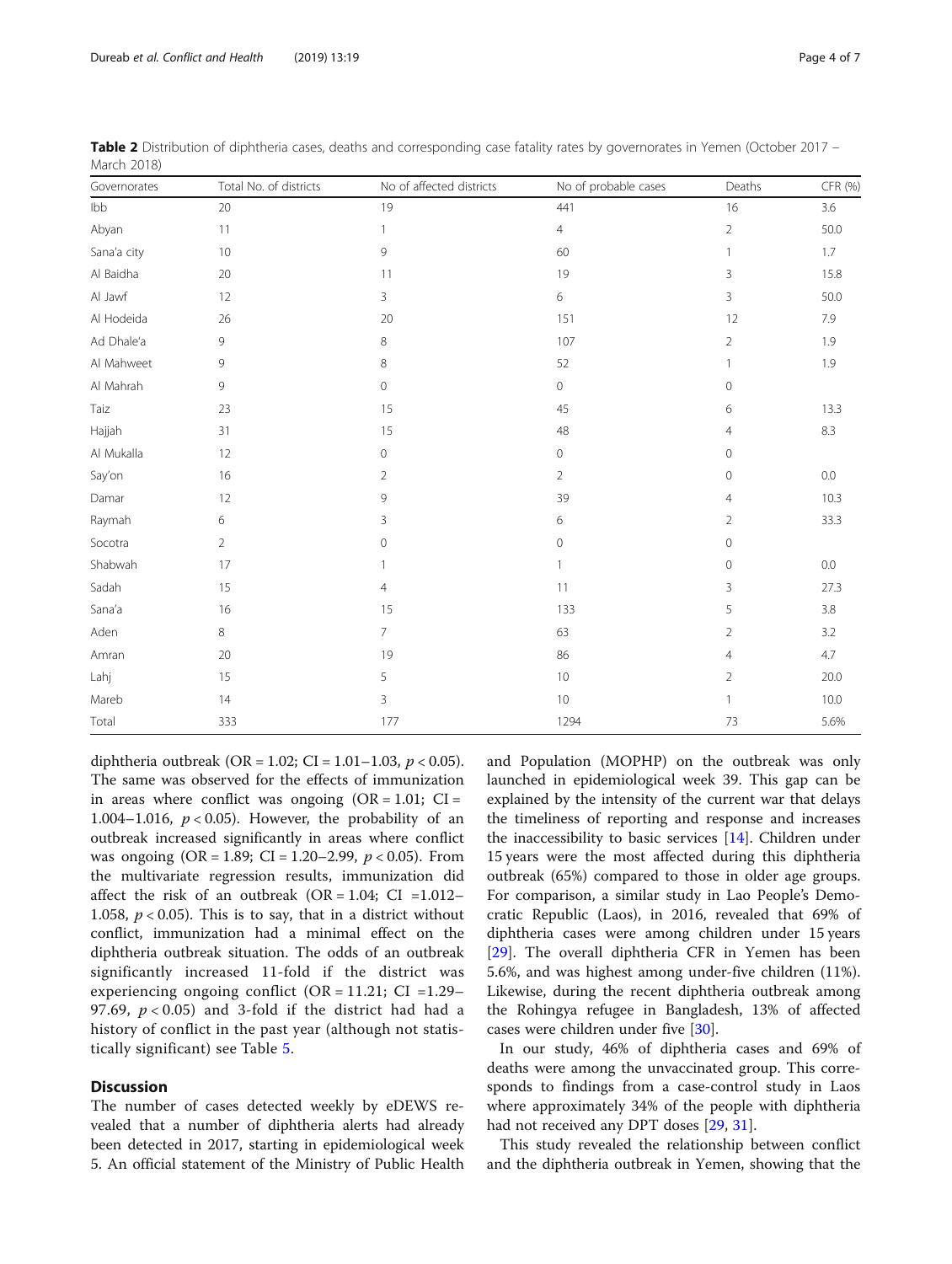<span id="page-4-0"></span>

risk of a diphtheria outbreak significantly increases by 11-fold if the district is currently experiencing armed conflict. This supports findings from another study on this topic in Yemen [\[14](#page-6-0)].

There is no doubt that conflict affects the delivery of health services, since about half of the health facilities are currently not functioning in Yemen [[32\]](#page-6-0). As one consequence, immunization coverage is severely affected by the ongoing conflict, which largely explains the current infectious disease outbreaks in the country. Despite much evidence on the role of immunization coverage to prevent infection [\[33](#page-6-0)], this study shows that in a district that does not experience conflict, immunization coverage has a minimal effect on diphtheria outbreaks. One potential explanation of this unexpected finding is the inaccuracy of coverage rates per district, since the national EPI uses the number of a total population from old census data of 2004 as denominators without considering the increasing population due to movements by internally displaced persons (IDPs) during the war. Moreover, the quality of information has likely been affected by the breakdown of national reporting mechanisms. Also, this unexpected finding might have occurred due to unmeasured, unknown confounders that were not included into the logistic regression model. Finally, the quality of the vaccines in use could be affected due to breakdowns in the cold chain.

Continuous population movement is one of the conflict-related factors that contributes to the rapid

| Table 3 Distribution of diphtheria cases and deaths and |  |  |  |
|---------------------------------------------------------|--|--|--|
| corresponding CFRs by age, sex and vaccination status   |  |  |  |

| Variable           | Reported cases |         | Deaths         |         | <b>CFR</b> |
|--------------------|----------------|---------|----------------|---------|------------|
|                    | Frequency      | Percent | Frequency      | Percent | Percent    |
| Sex                |                |         |                |         |            |
| Male               | 673            | 52      | 37             | 51      | 5.5        |
| Female             | 621            | 48      | 36             | 49      | 5.8        |
| Age groups         |                |         |                |         |            |
| 0-4 years          | 259            | 20      | 29             | 40      | 11         |
| 5-9 years          | 324            | 25      | 21             | 29      | 6          |
| $10-14$ years      | 259            | 20      | 13             | 18      | 5          |
| $15-24$ years      | 194            | 15      | 7              | 10      | 7.7        |
| $25 - 34$ years    | 129            | 10      | 1              | 1       | 0.8        |
| 35-50 years        | 91             | 7       | 1              | 1       | 1          |
| $> 50$ years       | 39             | 3       | 1              | 1       | 2.5        |
| Vaccination status |                |         |                |         |            |
| 0 dose             | 595            | 46      | 50             | 69      | 8.4        |
| 1 dose             | 26             | 2       | $\overline{2}$ | 3       | 7.7        |
| 2 doses            | 78             | 6       | $\overline{4}$ | 5       | 5.1        |
| 3 doses            | 401            | 31      | 12             | 16      | 2.9        |
| Unknown            | 194            | 15      | 5              | 7       | 2.6        |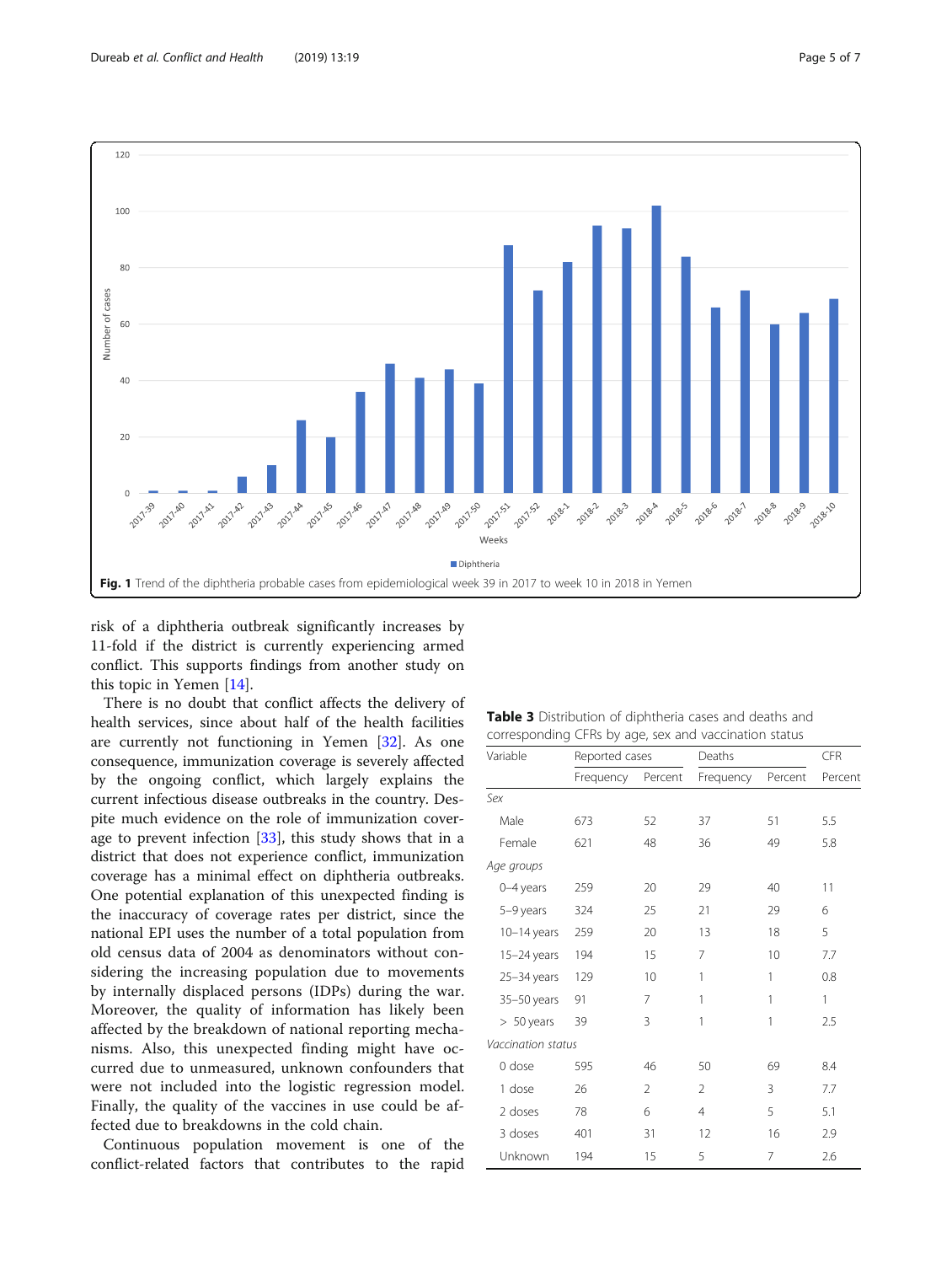<span id="page-5-0"></span>Table 4 Bivariate logistic regression results for number of immunized children and conflict

| Variable                                                       | Odds ratio (OR) | P-value | 95% CI        |
|----------------------------------------------------------------|-----------------|---------|---------------|
| Number of immunized children                                   | $102***$        | 0.001   | $1.01 - 1.03$ |
| Conflict in past year                                          | $0.59*$         | 0.06    | $0.33 - 1.04$ |
| Ongoing conflict                                               | $1.89***$       | 0.01    | $1.20 - 2.99$ |
| Number of immunized children<br>in areas with past conflict    | $0.99***$       | 0.16    | $0.99 - 1.00$ |
| Number of immunized children<br>in areas with ongoing conflict | $1.01***$       | 0.001   | $1.00 - 1.02$ |

 $N = 333$  Significance: \* 10% level; \*\* 5% level; \*\*\* 1% level.

spread of infectious diseases. Unfortunately, in a domestic armed conflict, individuals are forced to leave their homes and become IDPs within the country or take refuge outside the country [[34\]](#page-6-0). IDPs and host communities become more susceptible to many infectious diseases due to multiple factors such as unplanned overcrowding, hygiene problems, lack of health services, and the introduction of new infectious agents. IDPs in Yemen may thus be an important contributing factor for the diphtheria outbreak. For example, this may explain the serious situation in the Ibb governorate, which has a very large number of the IDPs in Yemen [\[35](#page-6-0)].

In addition to the impact of the current war that has destroyed the country's infrastructure and deprived many people of the most basic services, the problem of IDPs and low immunization coverage, there are many additional factors that may have contributed to the emergence of epidemic diseases in Yemen over the past years. These include already existing poverty and malnutrition [\[36](#page-6-0), [37\]](#page-6-0). Undernutrition has already been a huge public health problem in Yemen and contributes to the high mortality associated with infectious diseases, especially among children [\[38\]](#page-6-0). Approximately 2.2 million children in Yemen are acutely malnourished and 462,000 out of them suffer from severe acute malnutrition [\[39\]](#page-6-0).

This study has some limitations. There were and still are challenges to obtain reliable data from Yemen, for example with regard to the distribution of IDPs by district. Another major limitation is related to our

Table 5 Multivariate logistic regression results for immunization and conflict

| Variable                                                       | OR              | $P$ -value | 95% CI         |
|----------------------------------------------------------------|-----------------|------------|----------------|
| Number of immunized children                                   | 1 <sub>04</sub> | 0.002      | $1.01 - 1.058$ |
| Conflict in past year                                          | 3.25            | 045        | $0.16 - 67.70$ |
| Ongoing conflict                                               | 11.21           | 0.03       | 1.29-97.69     |
| Number of immunized children<br>in areas with past conflict    | 0.98            | 032        | $0.95 - 1.02$  |
| Number of immunized children<br>in areas with ongoing conflict | 0.98            | 0.13       | $0.95 - 1.01$  |
| Constant                                                       | 0.05            | 0.003      | $0.01 - 0.35$  |

secondary analysis using existing poor quality data, e.g., old population counts for calculating the EPI coverage. Finally, the Yemeni health authorities have depended on patients or relatives to recall information regarding the vaccination status of cases in the daily diphtheria reports, which has a high probability of recall bias.

# Conclusion

We conclude that the conflict is continuously devastating the health system in Yemen with serious consequences on morbidity and mortality. While emergency immunization campaigns are crucial interventions in the current situation to control and prevent infectious disease outbreaks, in the long-term, Yemen needs peace and the re-establishment of functioning health services within a frame of universal health coverage.

#### Abbreviations

DPT1: Diphtheria/pertussis/tetanus 1; eDEWS: Electronic Disease Early Warning System; EPI: Expanded Program on Immunization; IDPs: Internally displaced persons; MOPHP: Ministry of Public Health and Population; OR: Odd Ratio; WHO: World Health Organization

#### Acknowledgements

We express our gratitude to staff of the Ministry of Health and WHO in Yemen for their continuous efforts supporting the surveillance system and providing data. We thank Dr. Eshraq Al-Falahi from WHO Yemen, and Dr. Asma Dureab from SAWT foundation in Yemen for their valuable support and feedback. We acknowledge the financial support of Deutsche Forschungsgemeinschaft within the Open Access Publishing funding program and the Baden- Württemberg Ministry of Science, Research and the Arts and Ruprecht-Karls-Universität Heidelberg.

#### Funding

There was no fund contribution allocated for this study.

# Availability of data and materials

The date was obtained from the published daily diphtheria surveillance reports (Oct 2017-March 2018), the daily reports were sent by Ministry of Health via email. The 2017 annual immunization coverage reports of 333 Yemeni districts was obtained from the EPI program in the Ministry of Health.

#### Authors' contributions

FD: the principle investigator, data analysis and wrote the manuscript. OI: contributed in writing the second draft of the manuscript. MA: Participate in data collection and analysis. NK: analyzed and interpreted the results of the logistic regression. JK: contributed in data analysis and revision of the manuscript based on the reviewers' comments. OM: major contributor in writing the manuscript, review and check the analysis. AJ: the main supervisor and contributed in the manuscript design and review. All authors read and approved the final manuscript.

#### Ethics approval and consent to participate

Not applicable

Consent for publication Not applicable

#### Competing interests

The authors declare that they have no competing interests.

#### Publisher's Note

Springer Nature remains neutral with regard to jurisdictional claims in published maps and institutional affiliations.